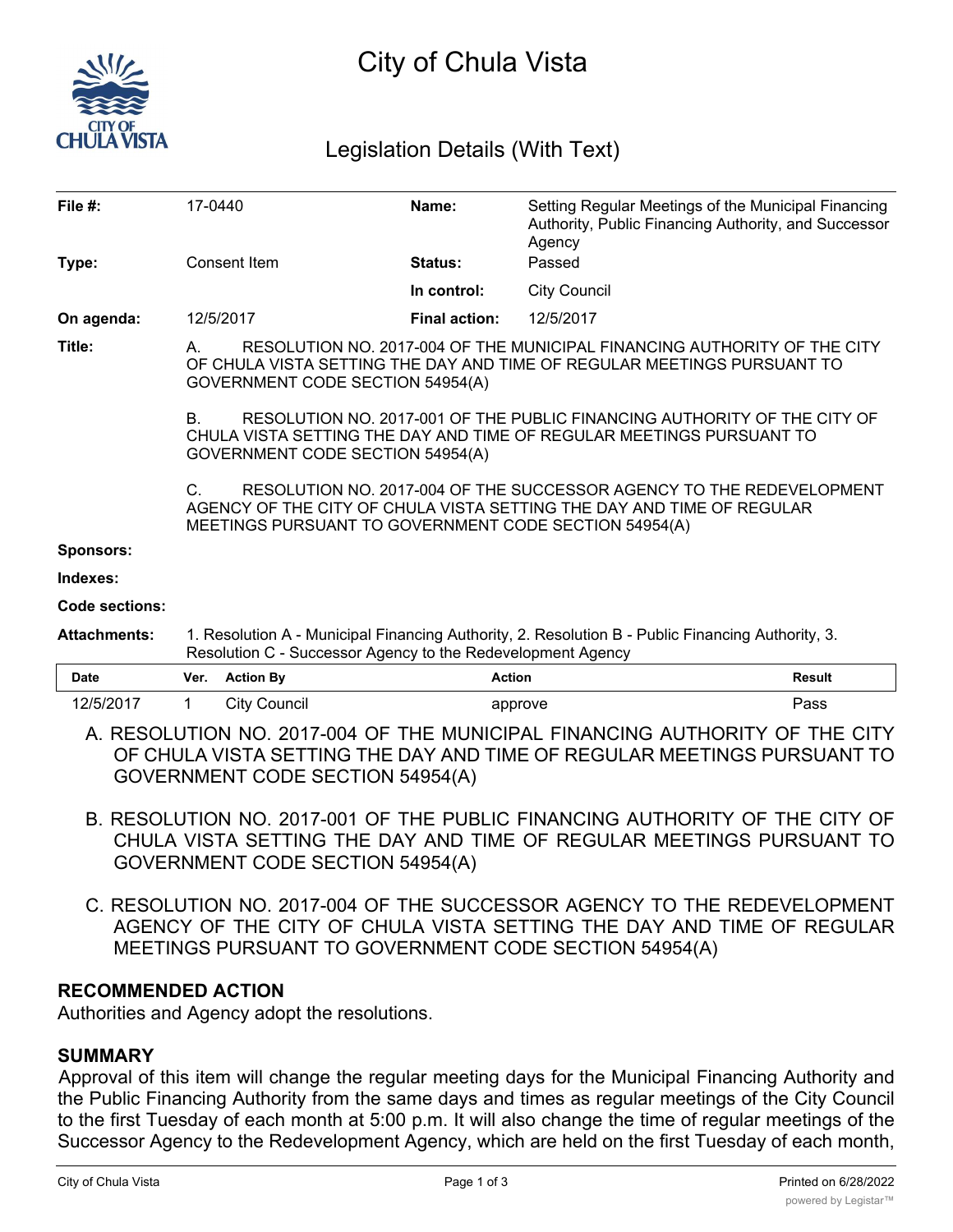from 2:00 p.m. to 5:00 p.m. These changes will result in the regular meetings of these agencies being held once per month, on the first Tuesday of each month, at 5:00 p.m., which will be concurrent with a regular City Council meeting.

#### **ENVIRONMENTAL REVIEW**

#### **Environmental Notice**

The activity is not a "Project" as defined under Section 15378 of the California Environmental Quality Act State Guidelines; therefore, pursuant to State Guidelines Section 15060(c)(3) no environmental review is required.

# **Environmental Determination**

The Director of Development Services has reviewed the proposed activity for compliance with the California Environmental Quality Act (CEQA) and has determined that the activity is not a "Project" as defined under Section 15378 of the State CEQA Guidelines because it will not result in a physical change in the environment; therefore, pursuant to Section 15060(c)(3) of the State CEQA Guidelines, the activity is not subject to CEQA. Thus, no environmental review is required.

#### **BOARD/COMMISSION RECOMMENDATION**

Not applicable.

# **DISCUSSION**

On March 15, 2016, the Municipal Financing Authority (MFA) and Public Financing Authority (PFA) (jointly the "Authorities") adopted Resolution Nos. MFA 2016-001 and PFA 2016-001, respectively, establishing their regular meetings on the same day and time of each regular City Council meeting. The Authorities no longer have need to meet weekly on a regular basis. The proposed resolutions change the regular meeting day to the first Tuesday of each month. Regular meetings will continue to be held concurrently with the City Council meeting, beginning at 5:00 p.m.

On February 26, 2013, the Successor Agency to the Redevelopment Agency ("SA") adopted Resolution No. SA 2013-014, setting the day and time of regular meetings as the first Tuesday of each month at 2:00 p.m. (or, immediately following the City Council regular meeting). At that time, regular meetings of the City Council were held at 2:00 p.m. and were subsequently changed to 5:00 p.m. Adoption of the proposed resolution aligns the time of regular SA meetings with regular City Council meetings.

# **DECISION-MAKER CONFLICT**

Staff has reviewed the decision contemplated by this action and has determined that it is not sitespecific and consequently, the 500-foot rule found in California Code of Regulations Title 2, section 18702.2(a)(11), is not applicable to this decision for purposes of determining a disqualifying real property-related financial conflict of interest under the Political Reform Act (Cal. Gov't Code § 87100, et seq.).

Staff is not independently aware, and has not been informed by any City Councilmember, of any other fact that may constitute a basis for a decision maker conflict of interest in this matter.

#### **LINK TO STRATEGIC GOALS**

The City's Strategic Plan has five major goals: Operational Excellence, Economic Vitality, Healthy